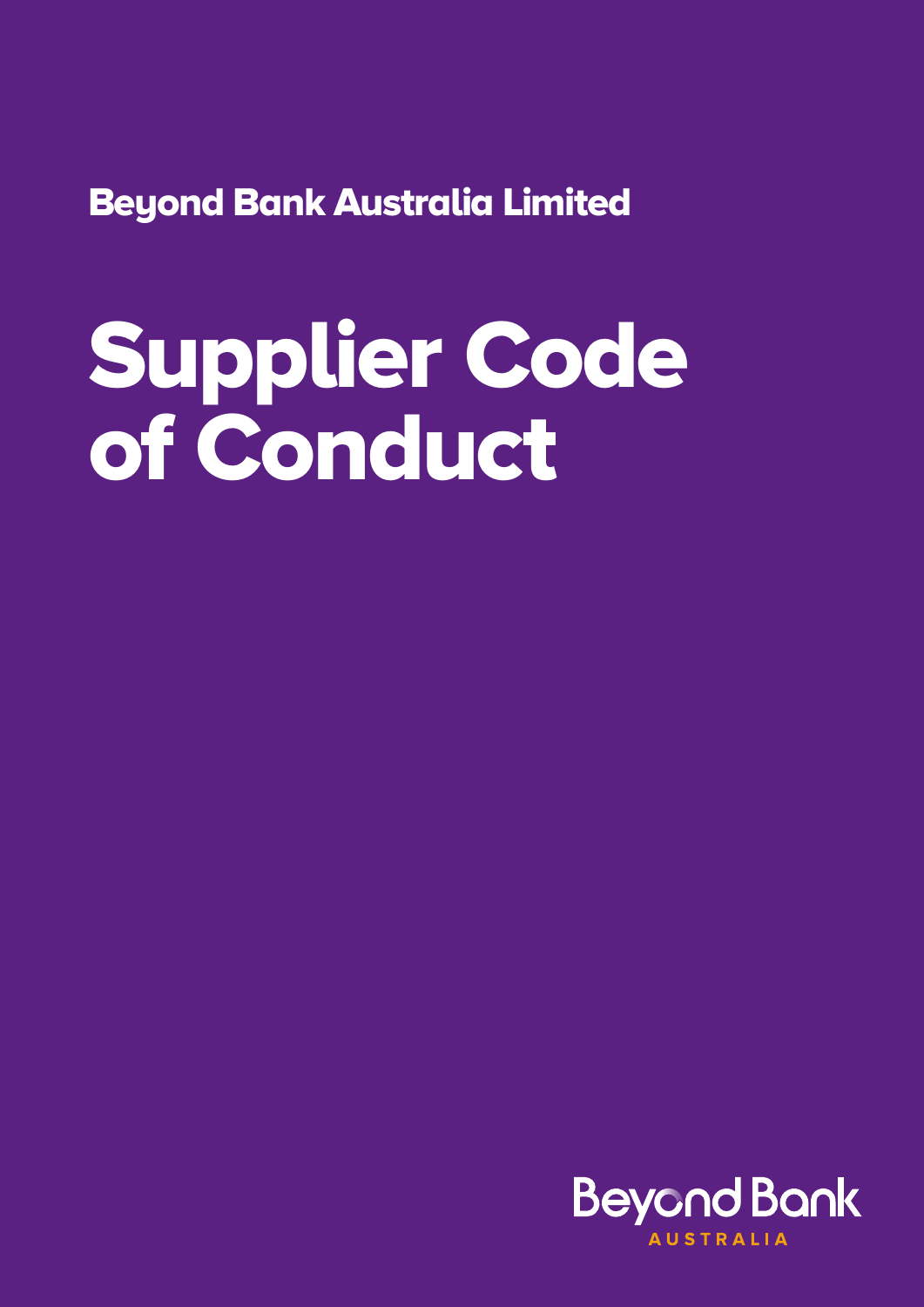## An aim of this Policy:

This policy aims to outline Beyond Bank Australia's expectations and minimum standards for behaviour and conduct by its suppliers, subcontractors and other parties who provide products or services on behalf of Beyond Bank.

Beyond Bank is committed to effective, economical, ethical and sustainable procurement and improving the impact of our supply chain. This includes helping to eliminate modern slavery in all its forms by mitigating the risk in our supply chain.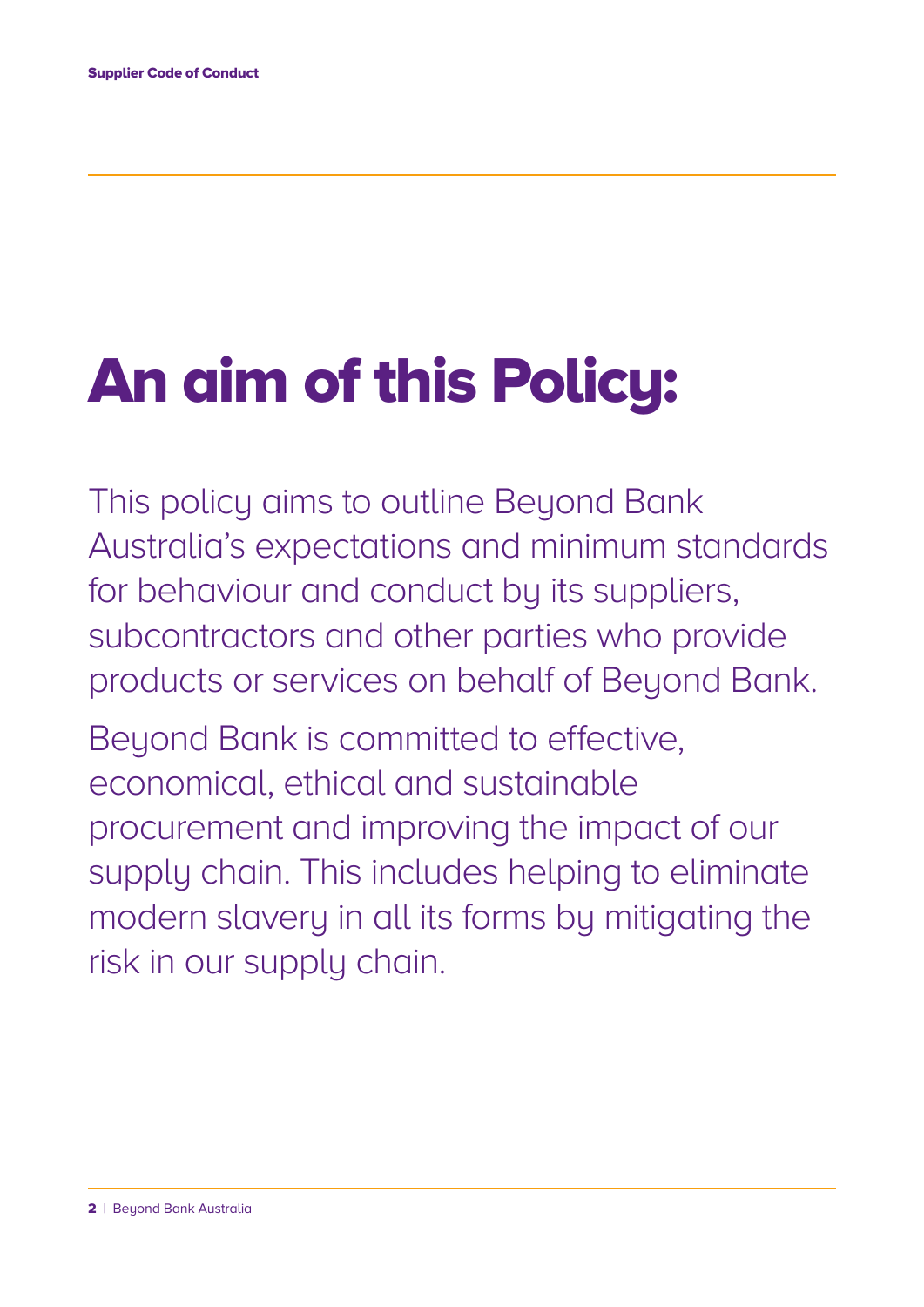## The Obligations of this Policy:

## 1 Beyond Bank's **Commitment**

We are committed to implementing our Supplier Code of Conduct to ensure that our values of mutuality, customer first, integrity, community and sustainability are upheld and reflected in the dealings with others and that all of our stakeholders are treated inclusively and with respect.

We endeavour to partner with like-minded organisations that share our values. We are committed to working with our suppliers and contractors to promote sustainable procurement practices, reduce the impact of our procurement activities on people and the environment and increase transparency and fairness within our supply chain. We also encourage our suppliers to cascade these requirements down through their own supply chain.

### 2 Our Expectations

We believe our suppliers are an extension of our organisation and we expect the following conduct from our suppliers and contractors to be upheld and complied with when providing a service for Beyond Bank.

#### 2.1 Governance

All suppliers shall undertake their business in an ethical and responsible manner and must:

- Comply with all applicable local laws and regulations where they operate.
- Maintain the strictest confidentiality of all customer information, or third-party information gained through their work on behalf of Beyond Bank;
- Only use Beyond Bank's intellectual property as contracted and not share with others unless given approval to do so.
- Make Beyond Bank aware via your key contact person of any actual or potential conflicts of interest in a timely manner.
- Not engage in corruption, give or accept any payments or gifts intended to influence the service you provide to Beyond Bank.
- Act with integrity and compete fairly and honestly.
- Not engage in any other unethical behaviour that would not meet community expectations.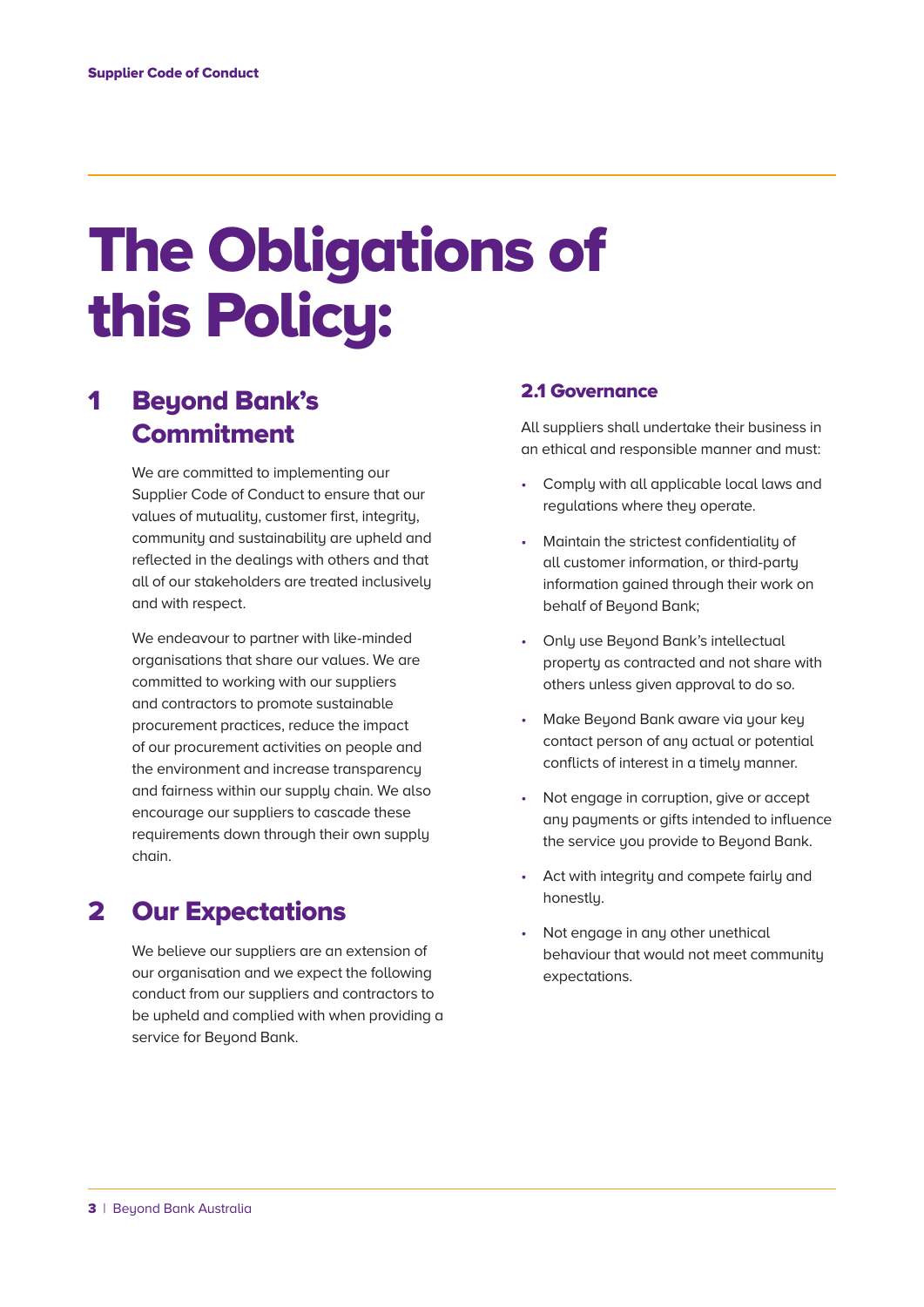#### 2.2 Human and Worker Rights and Modern Slavery

All suppliers shall treat their employees fairly and with respect and must:

- Uphold the human rights of workers in their operations and supply chains and treat them with dignity and respect.
- Not allow forced, bonded or involuntary labour or use labour through human trafficking.
- Not unreasonably restrict workers freedom of movement including any unreasonable restrictions on entering or exiting any company facility.
- Not withhold, destroy, conceal or deny access to workers government issued identification documents, passports, work permits or travel documents, unless required by law.
- Not require workers to pay recruitment fees to obtain their employment. If any fees are found to have been paid by workers, they must be repaid within 90 days.
- Exercise due diligence to identify modern slavery risks within their supply chain and take appropriate action to mitigate them.
- Not employ workers who are less than 15 years old, or under the minimum age for employment based on local regulations.
- Only provide legitimate workplace apprentice programs for educational benefit provided they adhere to international standards.
- Take into consideration the work performed by employees under the age of 18 that given their age, maturity and life experience does not jeopardise their health or safety.
- Not use wage deductions as a disciplinary measure.
- Comply with all applicable wage laws, including those relating to minimum wages, overtime hours and legally mandated benefits including for temporary and outsourced labour.
- Communicate effectively to all workers their pay structure and pay periods.
- Ensure there is no inhumane treatment of workers including violence, harassment or abuse, or threats of this nature of any sort. Disciplinary policies and procedures should also be clearly defined and communicated to workers.
- Not discriminate against any worker based on age, disability, ethnicity, gender, marital status, national origin, political affiliation, race, religion, sexual orientation, or union membership at any time.
- Respect the right of all its workers to form and join trade unions of their own choosing, to bargain collectively and to engage in peaceful assembly, as well as respecting the right of workers to refrain from doing so.
- Allow workers and/or representatives to openly communicate ideas and concerns with management regarding working conditions and management practices without fear of discrimination, reprisal, intimidation or harassment.
- Report any behaviour in the Beyond Bank workplace that is not consistent with this code of conduct to your supervisor, Beyond Bank key contact or via the Your Call service.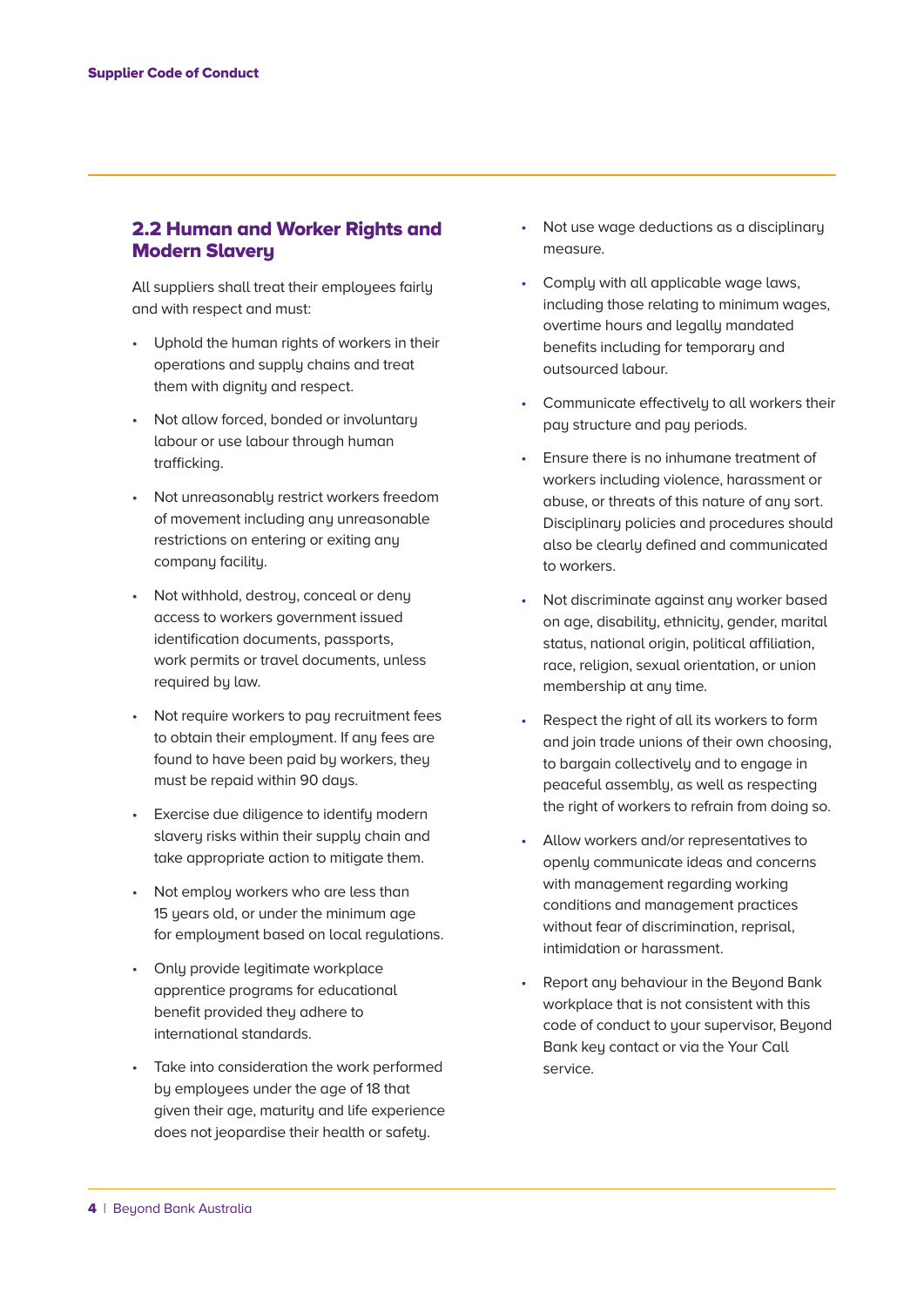#### 2.3 Health & Safety

All suppliers shall provide employees with a safe and hygienic working environment and must:

- Comply with all applicable health and safety laws and regulations.
- Prohibit workers from consuming or possessing prohibited drugs in the workplace, or attending work having consumed prohibited drugs or impaired due to the consumption of alcohol.
- Allow workers to raise concerns and refuse to work in unsafe conditions and where necessary the supplier shall take reasonable action to address concerns.

#### 2.4 Diversity & Inclusion

 We encourage our suppliers to promote diversity and inclusion in their workforce and supply chain by:

- Complying with equal employment opportunity laws and regulations.
- Fostering a culture that values individual differences and promotes mutual respect, acceptance and fairness for all employees.
- Promoting a workplace that encourages people to contribute their different talents, skills, experiences, perspectives, beliefs and approaches to the way in which work is undertaken.
- Striving for a workforce that represents the communities in which we operate taking into account characteristics such as age, cultural background, disability, gender, language, religious belief and sexual orientation.
- Respecting, protecting and promoting the rights of indigenous people.

#### 2.5 Environment

We encourage our suppliers to protect the environment and seek to reduce their environmental footprint. This may include:

- Reduction of greenhouse gas emissions by improving energy efficiency or use of renewable energu.
- Promotion of the efficient and sustainable use of resources, including energy, water and reducing waste to landfill.
- Seeking to minimise pollution and use of toxic or hazardous materials in their products, operations and supply chains.
- Identifying and minimising the environmental impact of their products and services, operations and supply chains.

#### 2.6 Community

 We encourage our suppliers to invest in and support their local communities for long term resilience and prosperity. This may include:

- Supporting not-for-profit and community organisations to deliver important social and environmental services.
- Supporting other local and SME businesses within your supply chain to create jobs and local economic development.
- Giving back programs either through donations, in-kind support and volunteering or other forms of philanthropy.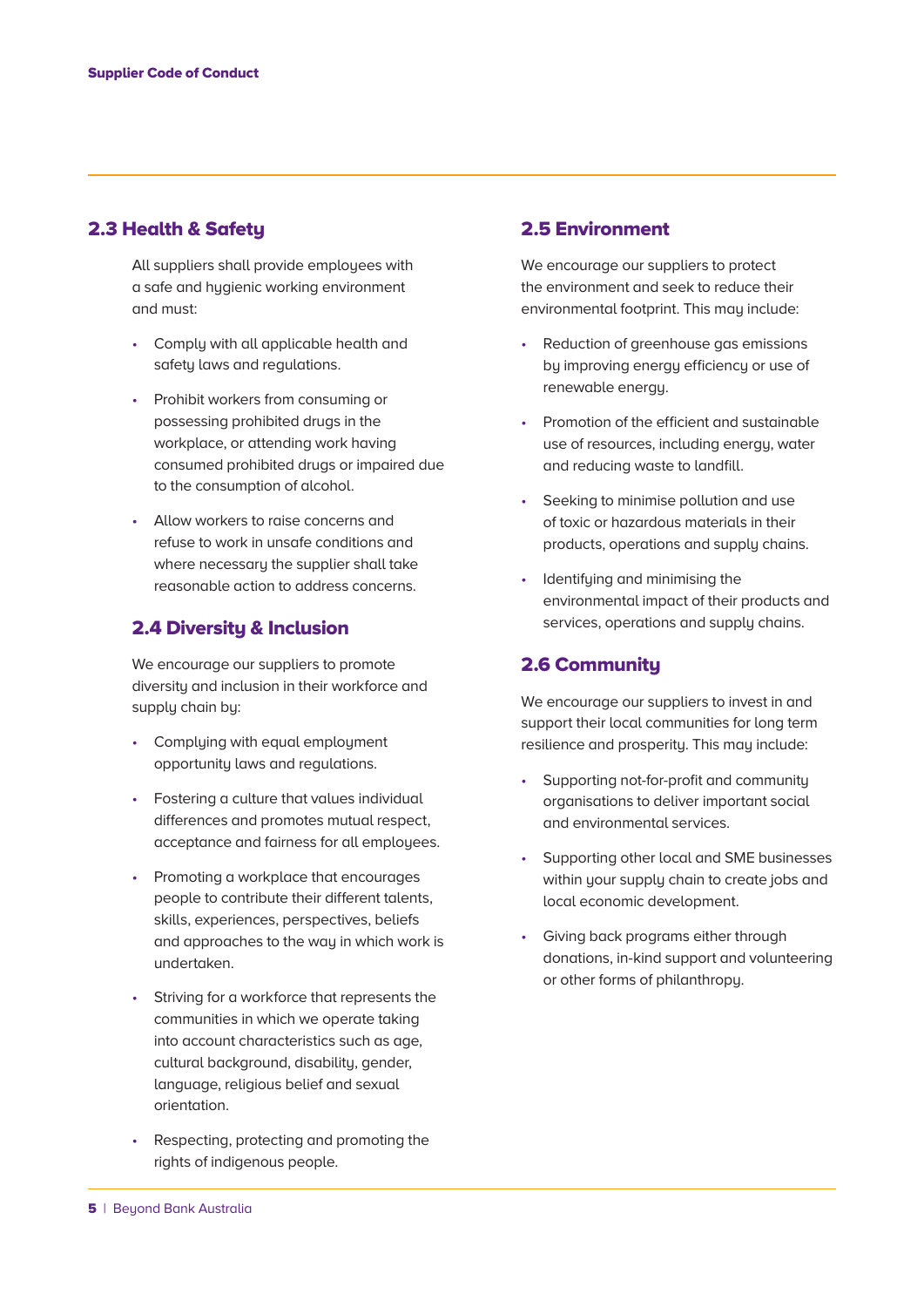## 3 Supplier Engagement

We are committed to engaging constructively and openly with our suppliers. We also encourage them to do the same with their suppliers so that these standards may cascade down through our supply chains.

The following outlines our expectations for how our suppliers can engage with our organisation:

- By agreeing to comply with the requirements of this code.
- Building an open and trusted relationship based on aligned values and mutual benefit.
- By joining Sedex, an ethical sourcing platform (when requested), and undertaking a supplier assessment related to human and labour rights, modern slavery and other environmental, social and governance queries in line with this code. Completing this assessment within 3 months of our initial request and reviewing this assessment on an annual basis or as requested.
- By engaging in training and awareness resources that may be provided.
- By committing to improvement where noncompliance is identified.
- Through a willingness to engage with their own suppliers about modern slavery and sustainable procurement, and where practicable implement these requirements throughout their own supply chains.

## 4 Grievances and Whistleblowing

We have a responsibility to ensure suppliers have appropriate grievance and whistleblowing protections for their workers.

 The following outlines our expectations for how our suppliers shall handle grievances:

- The supplier shall provide workers with a grievance mechanism or whistle-blower policy that is clearly communicated, protects whistle-blower confidentiality, prevents retaliation or discrimination against any person who has lodged a complaint or grievance and seeks to remediate any finding of adverse human rights impacts.
- Suppliers have access to Beyond Bank's third party and independent Your Call service, which also allows grievances to be made anonumouslu. Details of this service are available on our website.
- The supplier shall allow where reasonably practicable Beyond Bank to access records of any grievance relating to modern slavery upon written request.